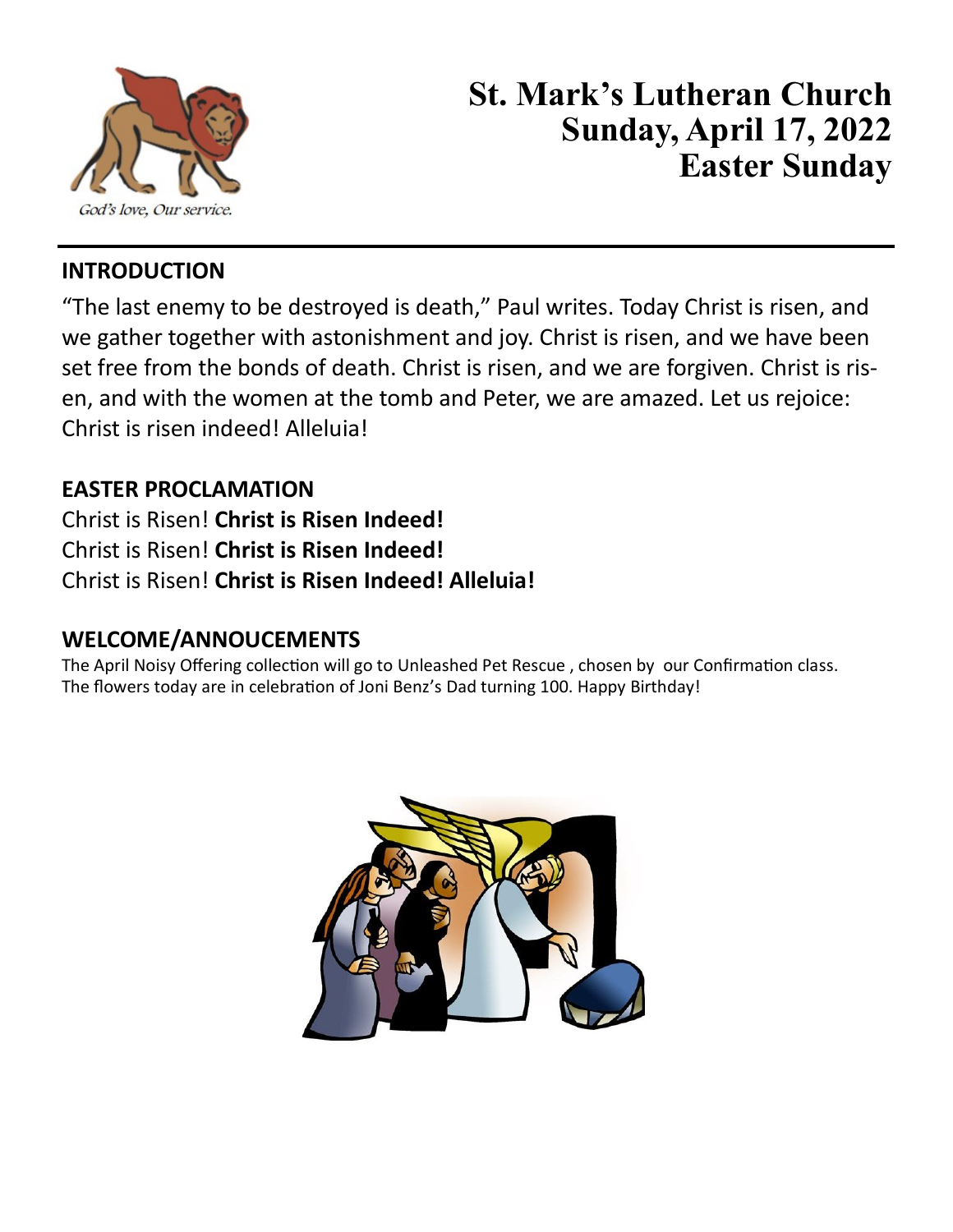#### **PROCESSIONAL HYMN** ELW 365

#### **Jesus Christ Is Risen Today**

- 1 Jesus Christ is ris'n today, Alleluia! our triumphant holy day, Alleluia! who did once upon the cross, Alleluia! suffer to redeem our loss. Alleluia!
- 2 Hymns of praise then let us sing, Alleluia! unto Christ, our heav'nly king, Alleluia! who endured the cross and grave, Alleluia! sinners to redeem and save. Alleluia!
- 3 But the pains which he endured, Alleluia! our salvation have procured; Alleluia! now above the sky he's king, Alleluia! where the angels ever sing. Alleluia!
- 4 Sing we to our God above, Alleluia! praise eternal as his love; Alleluia! praise him, all you heav'nly host, Alleluia! Father, Son, and Holy Ghost. Alleluia! Text: Latin carol, 14th cent., sts. 1-3; tr. J. Walsh, *Lyra Davidica,* 1708, alt.;

Charles Wesley, 1707-1788, st. 4

#### **Greeting** page 98

The grace of our Lord Jesus Christ, the love of God, and the communion of the Holy Spirit be with you all. **And also with you.**

**KYRIE** Pg. 98

**HYMN OF PRAISE** page 101

#### **PRAYER OF THE DAY**

O God,

**you gave your only Son to suffer death on the cross for our redemption, and by his glorious resurrection you delivered us from the power of death. Make us die every day to sin, that we may live with him forever in the joy of the resurrection, through your Son, Jesus Christ our Lord, who lives and reigns with you and the Holy Spirit, one God, now and forever.**

**Amen.**

**CARILLON RINGERS** "I Know that My Redeemer Lives" arranged by Cynthia Dobrinski. Organ—Tom Watgen; trumpet—Will Conner

#### **First Reading: Acts 10:34-43**

*Peter's sermon, delivered at the home of Cornelius, a Roman army officer, is a summary of the essential message of Christianity: Everyone who believes in Jesus,*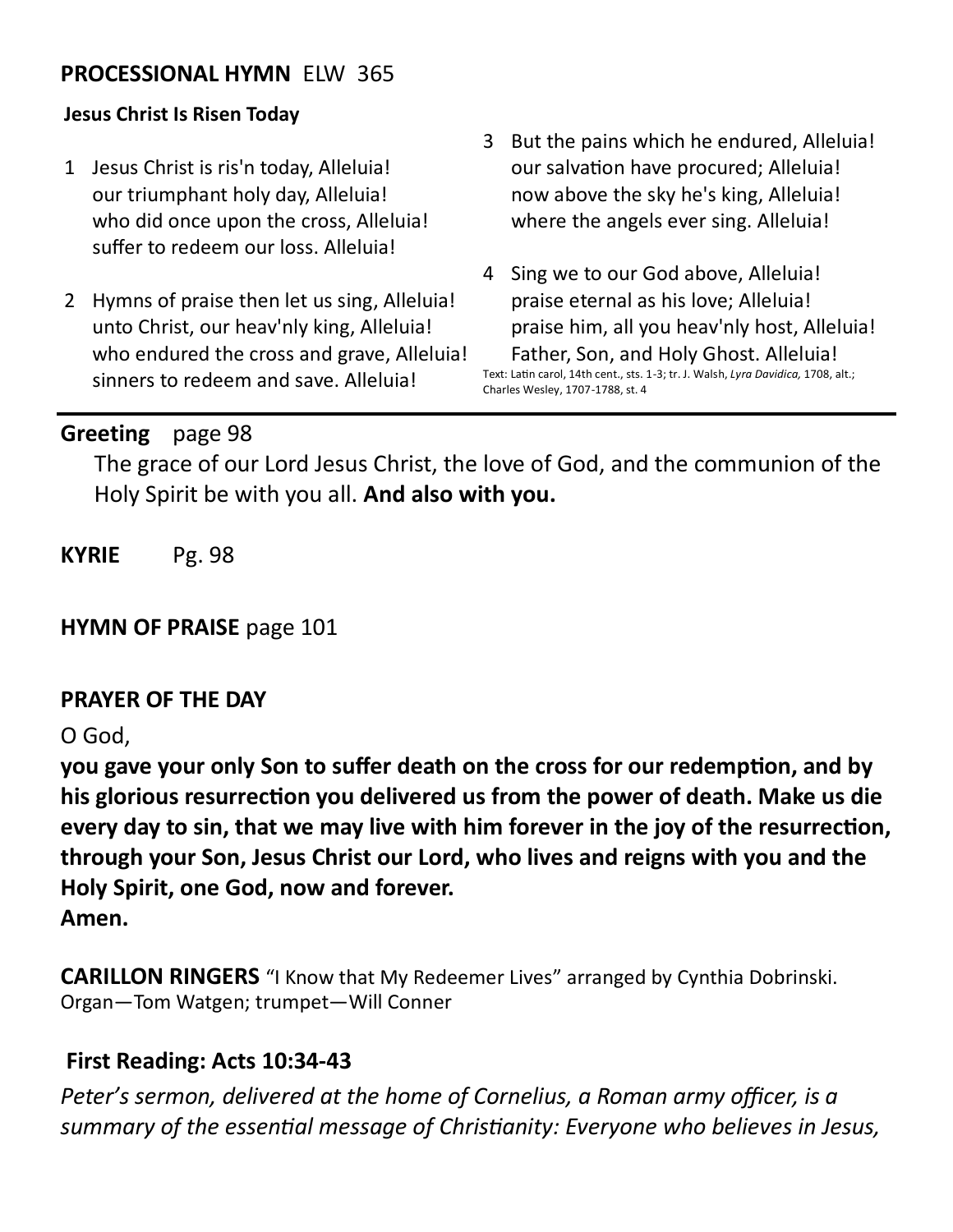*whose life, death, and resurrection fulfilled the words of the prophets, receives forgiveness of sins through his name.*

 $34$ Peter began to speak to [the people]: "I truly understand that God shows no partiality, <sup>35</sup>but in every nation anyone who fears him and does what is right is acceptable to him. <sup>36</sup>You know the message he sent to the people of Israel, preaching peace by Jesus Christ—he is Lord of all.  $37$ That message spread throughout Judea, beginning in Galilee after the baptism that John announced: <sup>38</sup>how God anointed Jesus of Nazareth with the Holy Spirit and with power; how he went about doing good and healing all who were oppressed by the devil, for God was with him. <sup>39</sup>We are witnesses to all that he did both in Judea and in Jerusalem. They put him to death by hanging him on a tree;  $40$  but God raised him on the third day and allowed him to appear,  $41$  not to all the people but to us who were chosen by God as witnesses, and who ate and drank with him after he rose from the dead.  $42$ He commanded us to preach to the people and to testify that he is the one ordained by God as judge of the living and the dead.  $^{43}$ All the prophets testify about him that everyone who believes in him receives forgiveness of sins through his name."

The Word of The Lord. **Thanks Be to God.** 

#### **Psalm: Psalm 118:1-2, 14-24**

*This is the day that the Lord has made; let us rejoice and be glad in it. (Ps. 118:24)*

 $1$ Give thanks to the LORD, for the LORD is good; God's mercy endures forever.

2 **Let Israel now declare,**

**"God's mercy endures forever."**

 $14$ The LORD is my strength and my song,

and has become my salvation.

<sup>15</sup>**Shouts of rejoicing and salvation echo in the tents of the righteous: "The right hand of the Lord acts valiantly!**

 $16$ The right hand of the LORD is exalted!

The right hand of the LORD acts valiantly!"

<sup>17</sup>**I shall not die, but live,**

**and declare the works of the Lord.**

 $18$ The LORD indeed punished me sorely,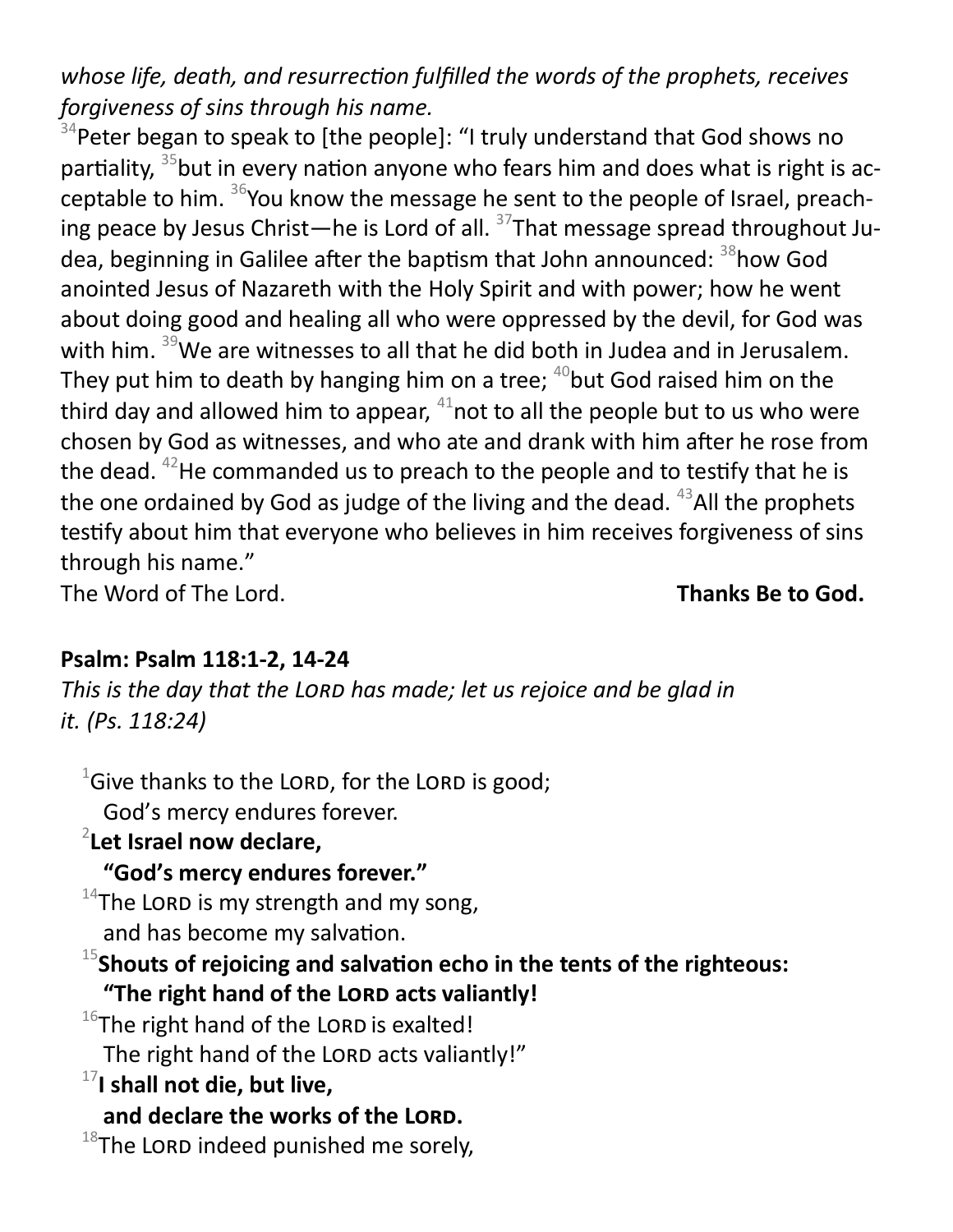but did not hand me over to death.

<sup>19</sup>**Open for me the gates of righteousness;**

**I will enter them and give thanks to the Lord.**

 $20$ "This is the gate of the LORD;

here the righteous may enter."

<sup>21</sup>**I give thanks to you, for you have answered me and you have become my salvation.**

 $22$ The stone that the builders rejected has become the chief cornerstone.

<sup>23</sup>**By the Lord has this been done;**

**it is marvelous in our eyes.**

 $24$ This is the day that the LORD has made; let us rejoice and be glad in it.

## **Second Reading: 1 Corinthians 15:19-26**

*Paul describes the consequences of the resurrection, including the promise of new life in Christ to a world that has been in bondage to death. He celebrates the destruction of evil and the establishment of God's victorious rule over all.*

 $19$ If for this life only we have hoped in Christ, we are of all people most to be pitied.

 $^{20}$ But in fact Christ has been raised from the dead, the first fruits of those who have died. <sup>21</sup>For since death came through a human being, the resurrection of the dead has also come through a human being;  $^{22}$  for as all die in Adam, so all will be made alive in Christ.  $^{23}$ But each in his own order: Christ the first fruits, then at his coming those who belong to Christ.  $^{24}$ Then comes the end, when he hands over the kingdom to God the Father, after he has destroyed every ruler and every authority and power.  $25$  For he must reign until he has put all his enemies under his feet.  $26$ The last enemy to be destroyed is death. The Word of The Lord. **Thanks Be to God.** 

*Holy Gospel, according to Luke, the 24th Chapter.* **Glory to You, O Lord. Gospel: Luke 24:1-12** 

*Evidently expecting to find Jesus' corpse, some of the women among his followers go to the tomb with embalming spices. After a perplexing encounter with the*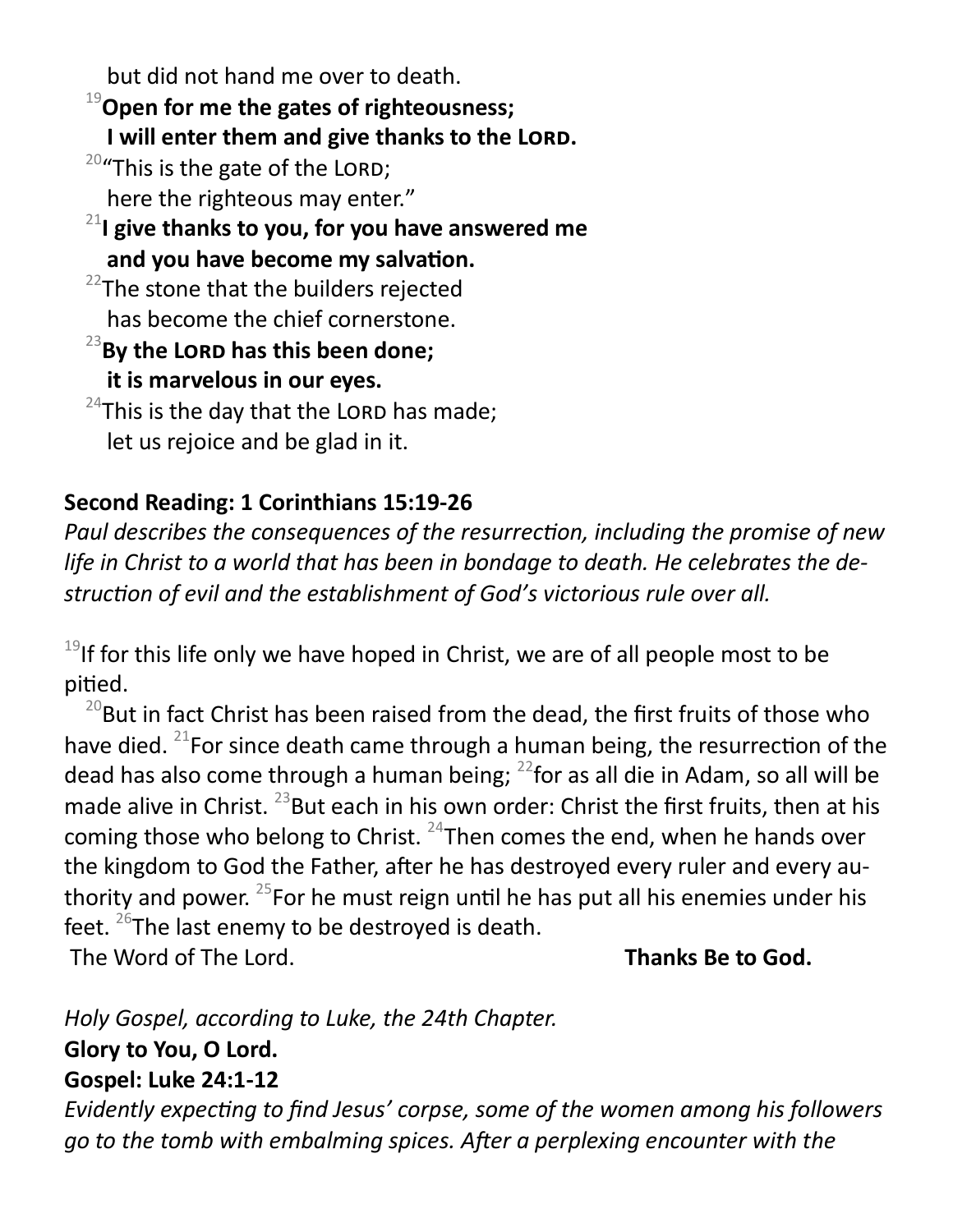*empty tomb and angelic visitors, the women become the first to proclaim the amazing news of resurrection.*

 $1$ On the first day of the week, at early dawn, [the women] came to the tomb, taking the spices that they had prepared.  $^{2}$ They found the stone rolled away from the tomb,  $^3$ but when they went in, they did not find the body.  $^4$ While they were per-

plexed about this, suddenly two men in dazzling clothes stood beside them. <sup>5</sup>The women were terrified and bowed their faces to the ground, but the men said to them, "Why do you look for the living among the dead? He is not here, but has risen. <sup>6</sup>Remember how he told you, while he was still in Galilee,  $^{7}$ that the Son of Man must be handed over to sinners, and be crucified, and on the third day rise again."  ${}^{8}$ Then they remembered his words,  ${}^{9}$ and returning from the tomb, they told all this to the eleven and to all the rest.  $^{10}$ Now it was Mary Magdalene, Joanna, Mary the



mother of James, and the other women with them who told this to the apostles.  $11$ But these words seemed to them an idle tale, and they did not believe them.  $12$ But Peter got up and ran to the tomb; stooping and looking in, he saw the linen cloths by themselves; then he went home, amazed at what had happened.

**CHILDREN'S SERMON** Pastor Kris Dietzen

**SERMON** Pastor Kris Dietzen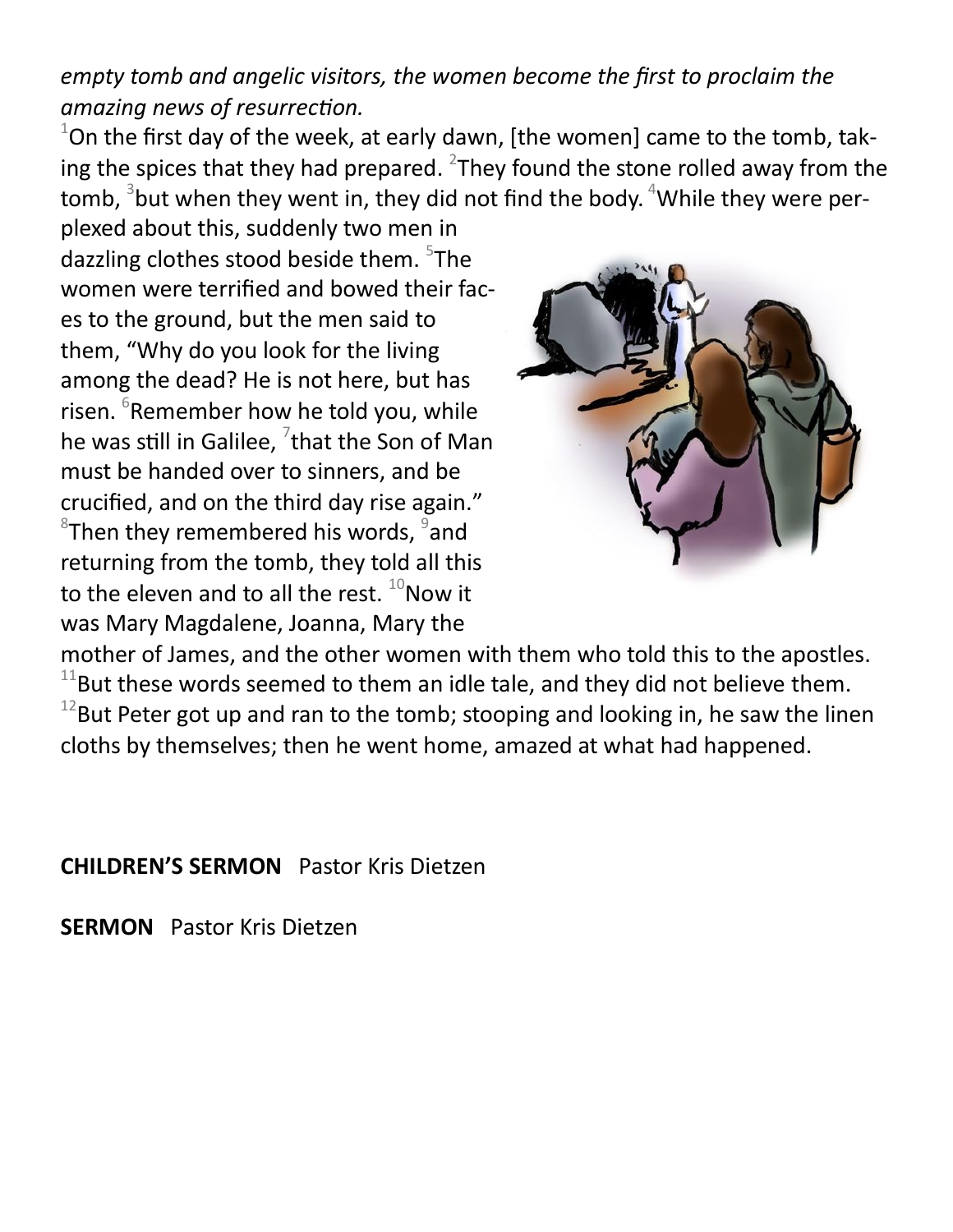

#### **WELCOMING NEW MEMBERS TO THE CONGREGATION**

Deanna Hardenburger Cindy and Joel Sorensen

Dear friends, we give thanks for the gift of baptism and for Deanna, Cindy and Joel one with us in the body of Christ, whom we welcome as new members into the life and ministry of this congregation.

In baptism, we are welcomed into the body of Christ and sent to share in the mission of God. We are called to live among God's faithful people, to hear the word of God and share in the Lord's supper, to proclaim the good news of God in Christ through word and deed, to serve all people, following the example of Jesus, and to strive for justice and peace in all the earth.

Sisters and brothers in Christ, do you intend to continue in the covenant of your baptism among God's people in this place?

#### *Response: I do, and I ask God to help and guide me.*

People of God, do you promise to support and pray for these new members in their life in Christ?

#### *Response: I do, and I ask God to help and guide me.*

Let us welcome these sisters and brothers in Christ to this community of faith.

*Response: We rejoice with you in the life of baptism. Together we will give thanks and praise to God and proclaim the good news to all the world.*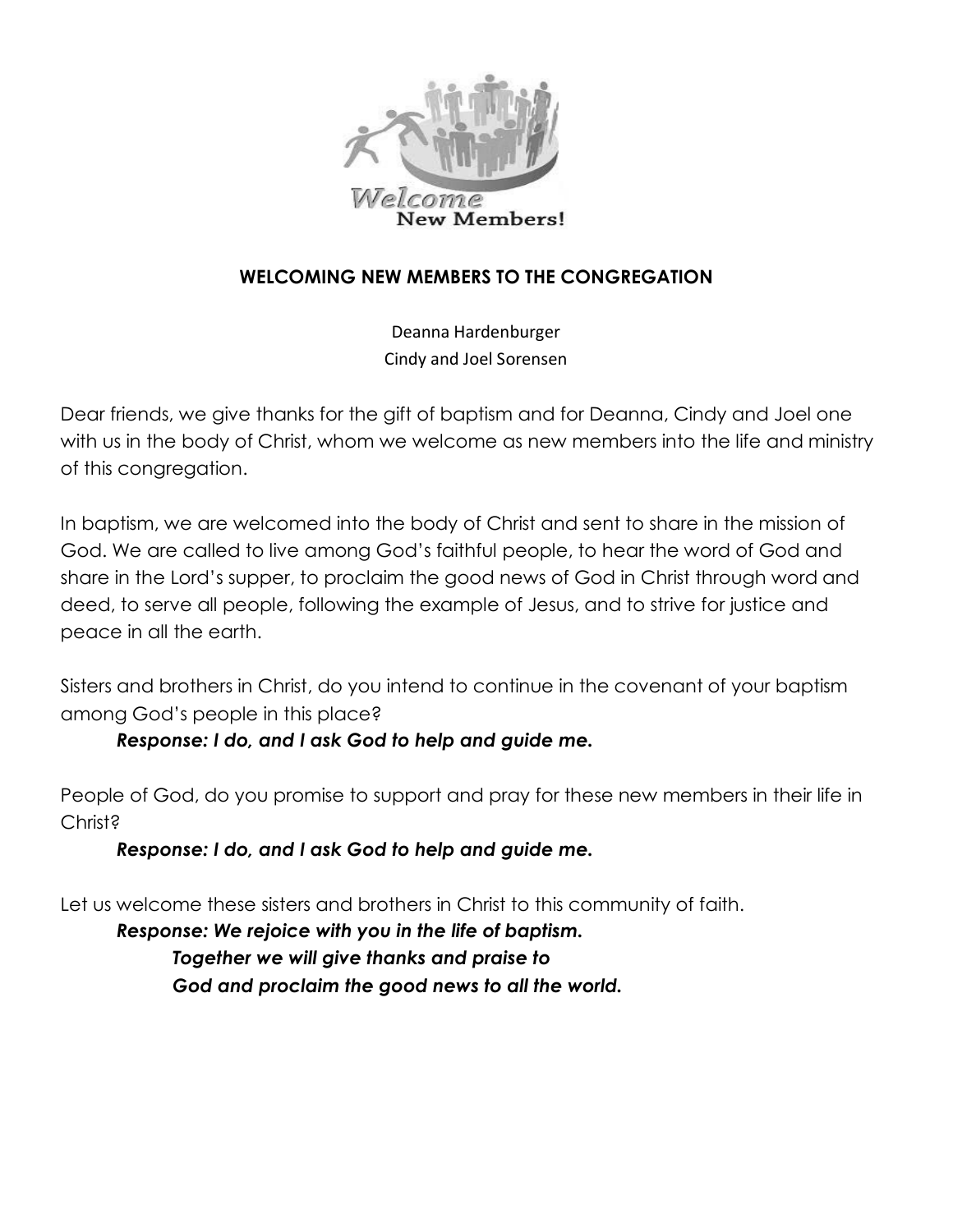#### **HYMN OF THE DAY** ELW 382

#### **Christ Is Risen! Alleluia!**

1 Christ is risen! Alleluia! Risen our victorious head! Sing his praises! Alleluia! Christ is risen from the dead! Gratefully our hearts adore him as his light once more appears; bowing down in joy before him, rising up from griefs and tears.

#### *Refrain*

Christ is risen! Alleluia! Risen our victorious head! Sing his praises! Alleluia! Christ is risen from the dead!

2 Christ is risen! All the sadness of our Lenten fast is o'er; through the open gates of gladness he returns to life once more; death and hell before him bending

see him rise, the victor now, angels on his steps attending, glory round his wounded brow. *Refrain*

- 3 Christ is risen! All the sorrow that last evening round him lay now has found a glorious morrow in the rising of today. See the grave its firstfruits giving, springing up from holy ground; Christ was dead, but now is living; he was lost, but he is found*. Refrain*
- 4 Christ is risen! Henceforth never death or hell shall us enthrall. We are Christ's, in him forever we have triumphed over all. All the doubting and dejection of our trembling hearts have ceased; hail the day of resurrection! Let us rise and keep the feast. *Refrain*

Text: John S. B. Monsell, 1811-1875, alt.

#### **NICENE CREED**

**We believe in one God, the Father, the Almighty, maker of heaven and earth, of all that is, seen and unseen. We believe in one Lord, Jesus Christ, the only Son of God, eternally begotten of the Father, God from God, Light from Light, true God from true God, begotten, not made, of one Being with the Father; through him all things were made. For us and for our salvation he came down from heaven, was incarnate of the Holy Spirit and the**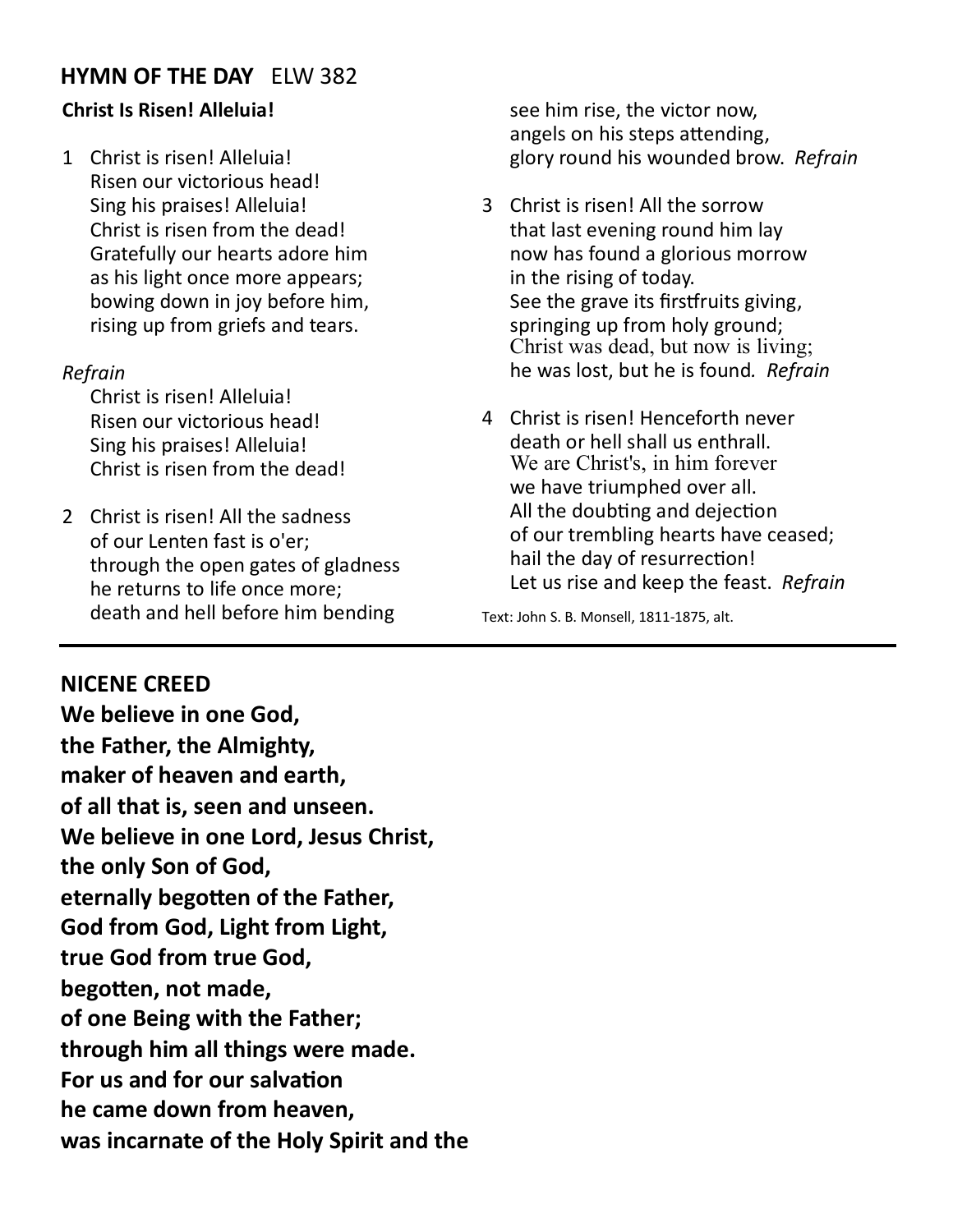**virgin Mary and became truly human. For our sake he was crucified under Pontius Pilate; he suffered death and was buried. On the third day he rose again in accordance with the scriptures; he ascended into heaven and is seated at the right hand of the Father. He will come again in glory to judge the Living and the dead, and his kingdom will have no end. We believe in the Holy Spirit, the Lord, the giver of life, who proceeds from the Father and the Son,\* who with the Father and the Son is worshiped And glorified, who has spoken through the prophets. We believe in one holy catholic and Apostolic church. We acknowledge one baptism for the forgiveness of sins. We look for the resurrection of the dead, and the life of the world to come. Amen.**

## **Prayers of Intercession**

On this day of resurrection joy, let us offer our prayers for ourselves, our neighbors, and our world. (*A brief silence.)*

Renewing God, the good news of your resurrection changed the world. Give church leaders and all the baptized the same excitement as the women at the tomb, and inspire us to share your abundant life. Merciful God,

## **receive our prayer.**

Sustaining God, your creation abounds with signs of new life in budding trees and newborn creatures. Provide fertile soil, ample sunlight, and nourishing rain for the growth of plants, and provide farmers with a plentiful harvest. Merciful God, **receive our prayer.**

Sheltering God, strengthen and sustain all who support vulnerable people across the world (*especially*). Empower government agencies and international organizations that provide for refugees and migrants forced to leave their homelands. Merciful God,

## **receive our prayer.**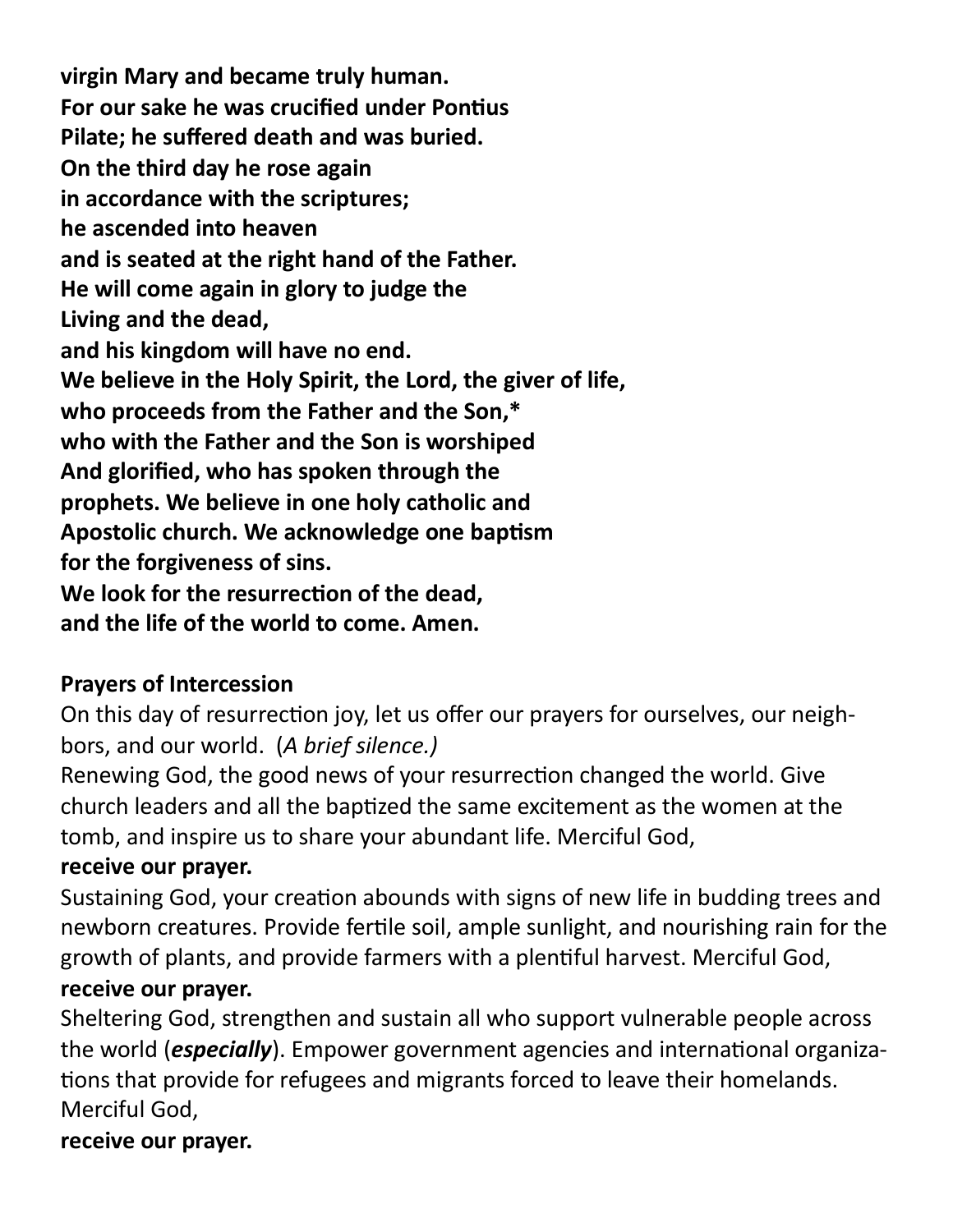Encouraging God, you do a new thing among us. We pray for those gripped by fear and anxiety or who suffer in any way (*especially*). Send us as your healing presence to places of hunger, pain, illness, or overwhelming sorrow. Merciful God, **receive our prayer.**

Surprising God, you offer endless ways for us to delight in your grace. Give this community of faith a sense of joy and wonder in exploring new avenues of faith formation, worship, and discipleship. Merciful God,

## **receive our prayer.**

Resurrecting God, you make us alive in Christ. Thank you for blessing us with faithful witnesses who now rest in you (*especially*). Merciful God,

#### **receive our prayer.**

We offer to you these petitions and those we carry in our hearts, trusting in your abundant and ever-present mercy.

## **Amen.**

## **PEACE**

In Jesus Christ, God has made his peace with us. The peace of the Lord be with you always,

## **And also with you**

Let us share God's peace with one another.

## **GREAT THANKSGIVING**

The Lord be with you.

## **And also with you.**

Lift up your hearts.

## **We lift them to the Lord.**

Let us give thanks to the Lord our God.

## **It is right to give our thanks and praise.**

It is indeed right, our duty and our joy, ....... And so, with all the choirs of angels, with the church on earth and the hosts of heaven, we praise your name and join their unending hymn.

**Holy, Holy** pg. 108 **WORDS OF INSTITUTION LORD'S PRAYER**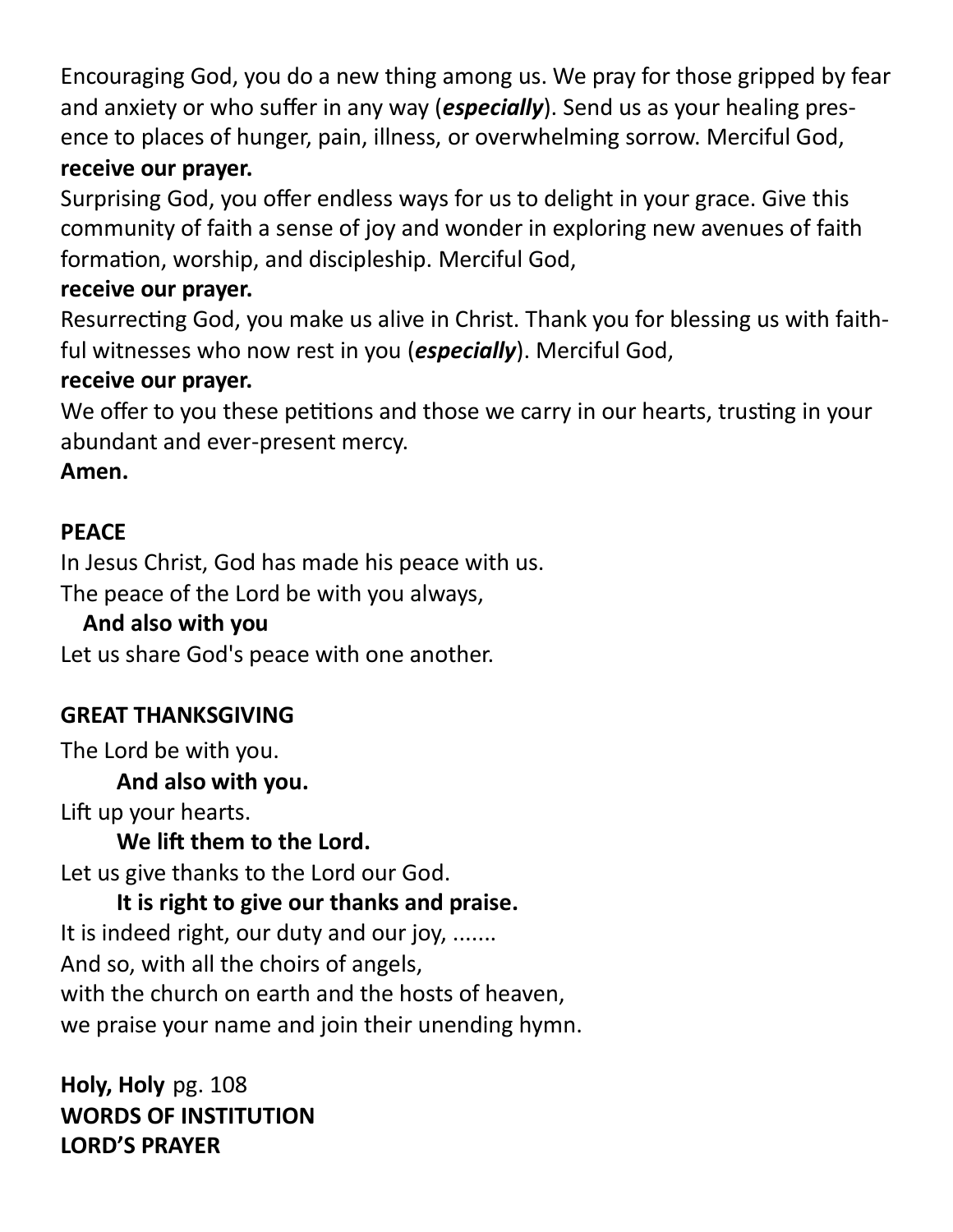## **INVITATION TO COMMUNION**

The risen Christ dwells with us here. All who are hungry, all who are thirsty, come. **COMMUNION** 

**COMMUNION SONG** pg. 112

## **CHOIR** 'Easter Anthem' by Schrader **COMMUNION HYMNS** ELW 362

#### **At the Lamb's High Feast We Sing**

- 1 At the Lamb's high feast we sing praise to our victorious king, who has washed us in the tide flowing from his wounded side. Alleluia!
- 2 Praise we Christ, whose love divine gives his sacred blood for wine, gives his body for the feast— Christ the victim, Christ the priest. Alleluia!
- 3 Where the paschal blood is poured death's dread angel sheathes the sword; Israel's hosts triumphant go through the wave that drowns the foe. Alleluia!
- 4 Praise we Christ, whose blood was shed, paschal victim, paschal bread; with sincerity and love eat we manna from above. Alleluia!
- 5 Mighty victim from the sky, hell's fierce pow'rs beneath you lie; you have conquered in the fight, you have brought us life and light. Alleluia!
- 6 Now no more can death appall, now no more the grave enthrall; you have opened paradise, and your saints in you shall rise. Alleluia!
- 7 Easter triumph, Easter joy*,* this alone can sin destroy! From sin's pow'r, Lord, set us free, newborn souls in you to be. Alleluia!
- 8 Father, who the crown shall give, Savior, by whose death we live, Spirit, guide through all our days: Three in One, your name we praise. Alleluia!

Text: Latin hymn, 17th cent.; tr. Robert Campbell, 1814-1868, alt.

The body and blood of our Lord Jesus Christ strengthen and keep you in his grace. **Amen.**

## **PRAYER AFTER COMMUNION**

We give you thanks, generous God, for in this bread and cup we have tasted the new heaven and earth where hunger and thirst are no more.

Send us from this table as witnesses to the resurrection,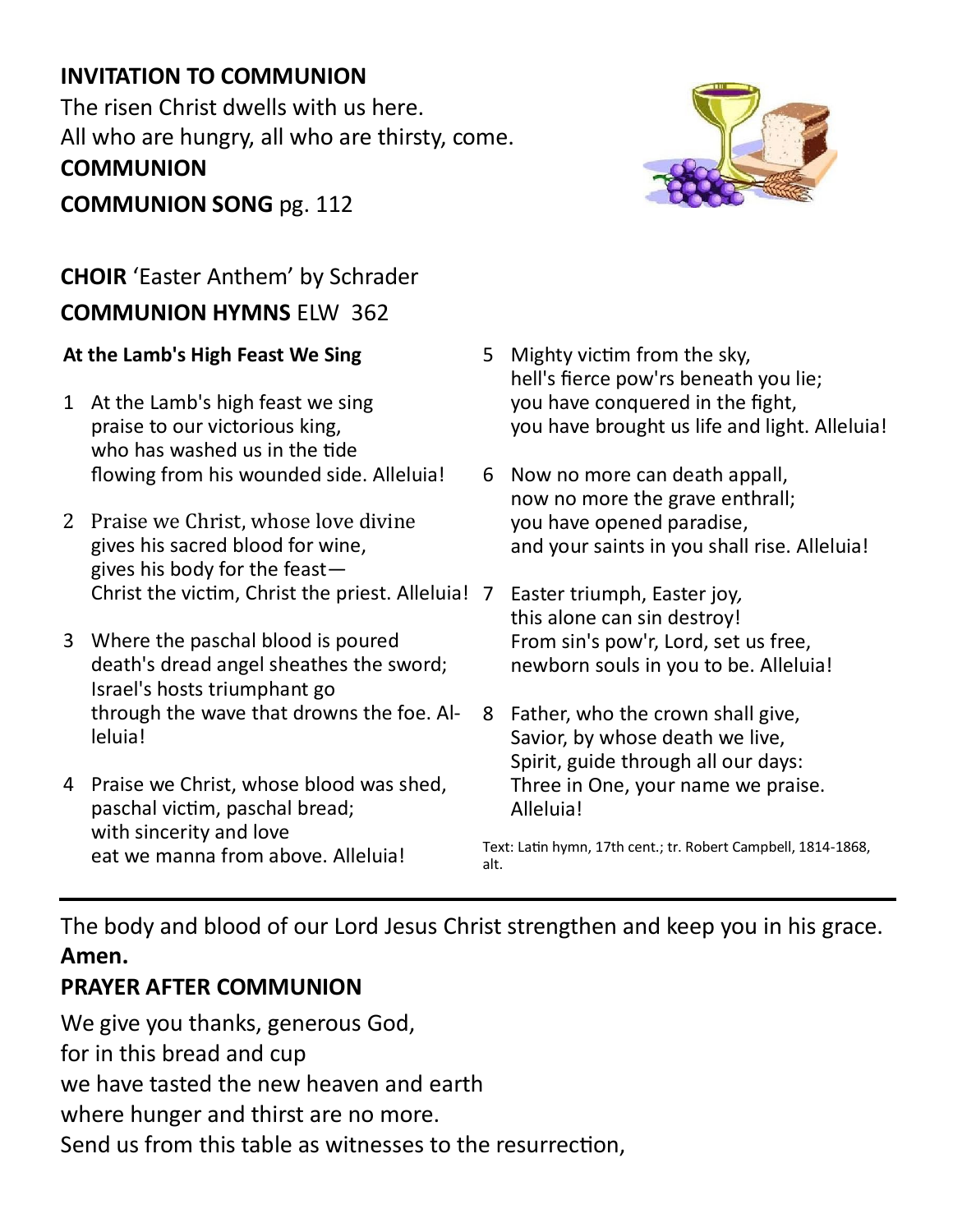that through our lives, all may know life in Jesus' name. **Amen.**

#### **SENDING**

Draw your church together, O God, into one great company of disciples, together following our teacher Jesus Christ into every walk of life, together serving in Christ's mission to the world, and together witnessing to your love wherever you will send us; for the sake of Jesus Christ our Lord.

#### **BLESSING**

God, the Author of life, Christ, the living Cornerstone, and the life-giving Spirit of adoption,  $+$  bless you now and forever. **Amen.**

#### **RECESSIONAL HYMN** ELW 619

I Know That My Redeemer Lives!

- 1 I know that my Redeemer lives! What comfort this sweet sentence gives! He lives, he lives, who once was dead; he lives, my ever-living head!
- 2 He lives triumphant from the grave; he lives eternally to save; he lives exalted, throned above; he lives to rule his church in love.
- 3 He lives to grant me rich supply; he lives to guide me with his eye; he lives to comfort me when faint; he lives to hear my soul's complaint.
- 4 He lives to silence all my fears; he lives to wipe away my tears; he lives to calm my troubled heart; he lives all blessings to impart.
- 5 He lives to bless me with his love; he lives to plead for me above; he lives my hungry soul to feed; he lives to help in time of need.
- 6 He lives, my kind, wise, heav'nly friend; he lives and loves me to the end; he lives, and while he lives, I'll sing; he lives, my prophet, priest, and king!
- 7 He lives and grants me daily breath; he lives, and I shall conquer death; he lives my mansion to prepare; he lives to bring me safely there.
- 8 He lives, all glory to his name! He lives, my Savior, still the same; what joy this blest assurance gives: I know that my Redeemer lives! Text: Samuel Medley, 1738-1799, alt.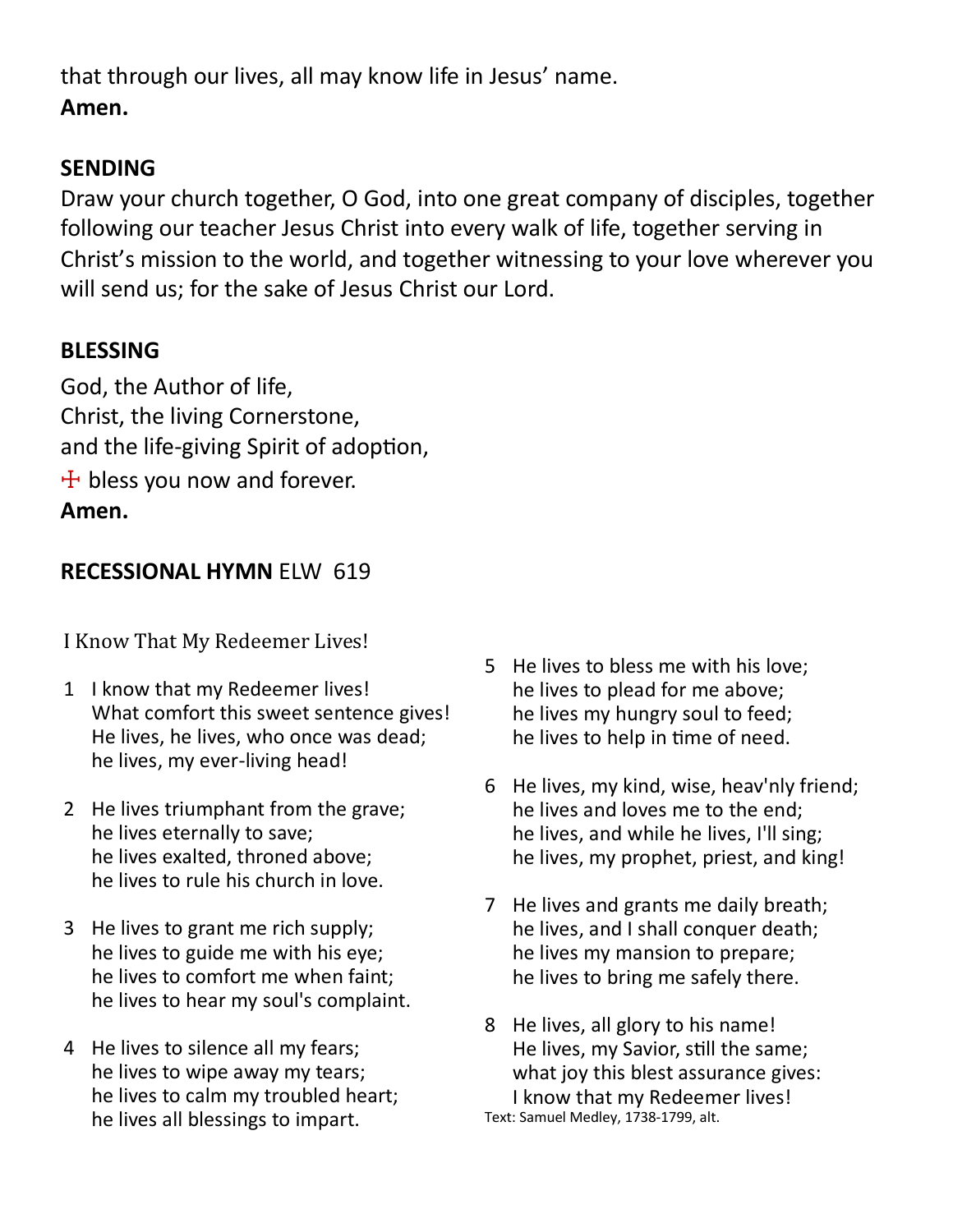**DISMISSAL** Alleluia! Christ is risen. **Christ is risen indeed. Alleluia!** Go in peace. Tell what God has done. **Thanks be to God.**

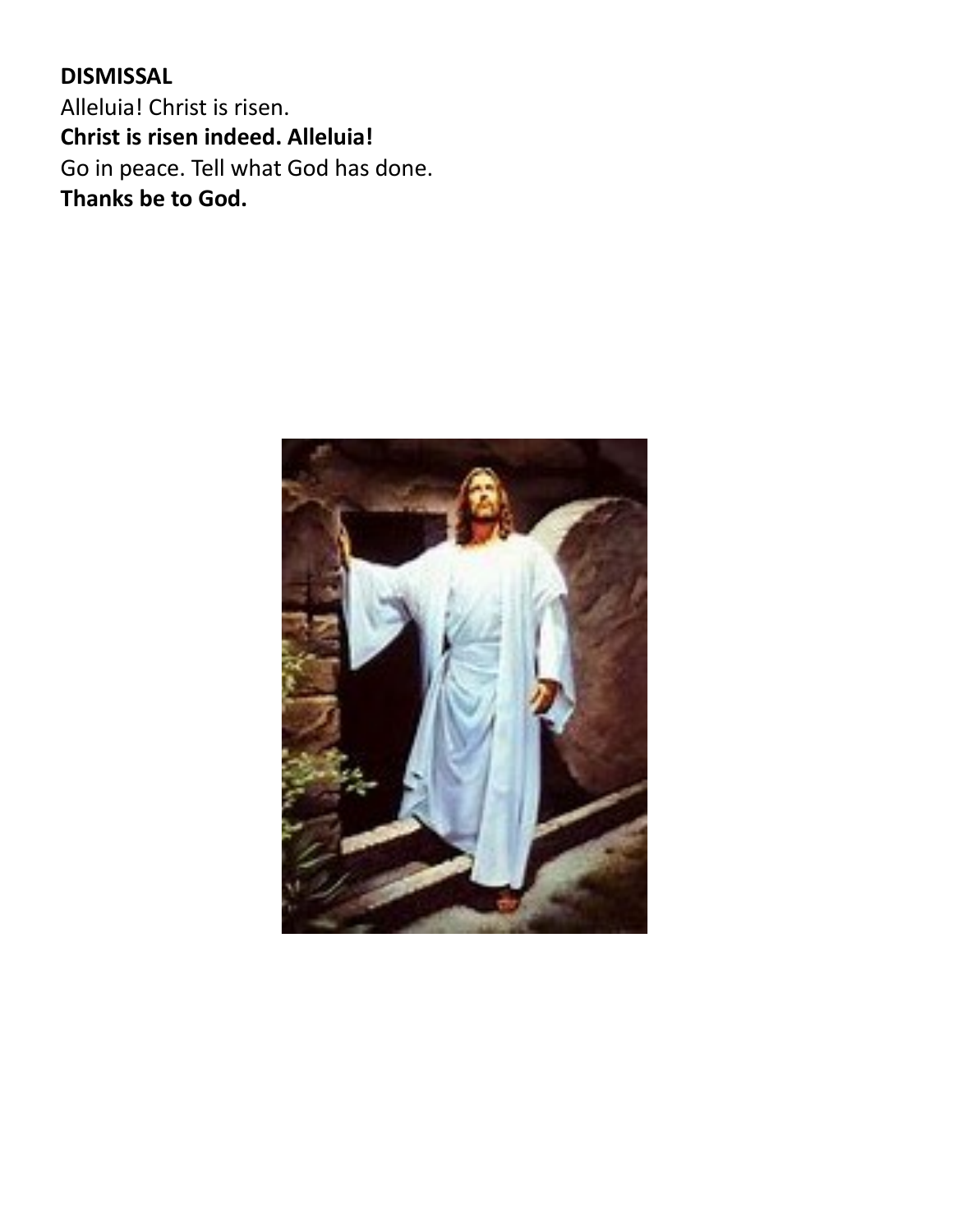

Easter Lilies

John & Marge Bott, "in memory of Vernon, Merelene & Dale Haselhorst."

Pastor Kris Dietzen, "in memory of my mother Marcheta Dietzen." "in memory of Pastor Fred Schmidt ."

Deanna Hardenburger, "in honor of my children and grandchildren."

> Patricia Klima & Linda Bayer, "in memory of Charlotte Bayer." "in honor of William Bayer."

Jeannine Matthews, "in memory of my parents, Marie & Sylvester Wendt."

Jason & Christie Mensch, "in memory of Helen Kirschbaum." "In honor of Maureen Mensch."

Dave & Mary Mindrup, "in memory of John Tietjen, Ernestine Tietjen & Alfred Mindrup."

> Donna & Larrie Nichols, "in memory of our parents."

Mike & Jane Scherrer, "in memory of our parents." "in honor of our children and grandchildren."

Todd & Vanessa Schott, "in memory of our loved ones in heaven."

Amanda, Julia, Jarsley & James Sibson "in memory of all loved ones."